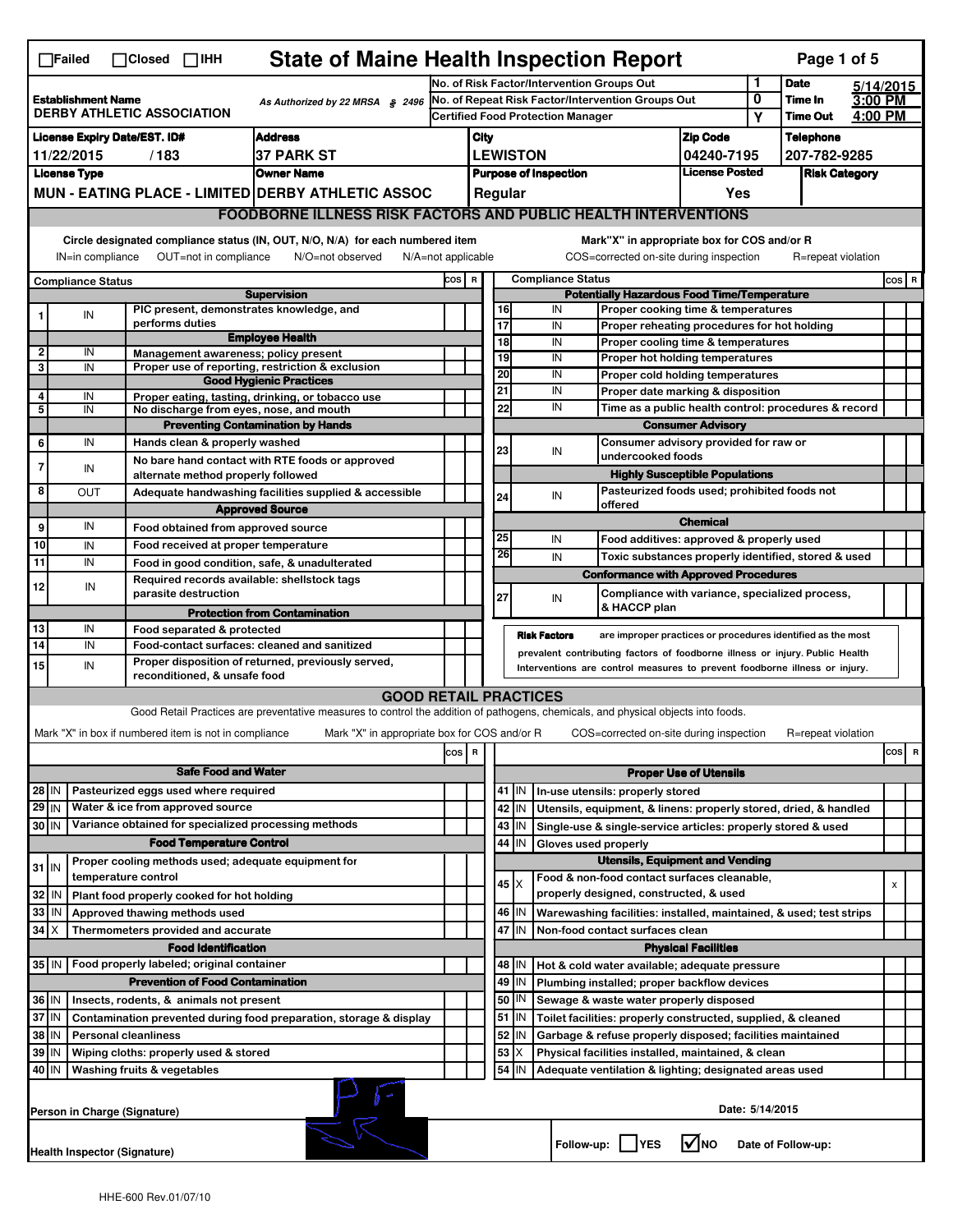|                                                                | Page 2 of 5                         |  |                                 |                   |                                |                                  |
|----------------------------------------------------------------|-------------------------------------|--|---------------------------------|-------------------|--------------------------------|----------------------------------|
| <b>Establishment Name</b><br><b>DERBY ATHLETIC ASSOCIATION</b> |                                     |  | As Authorized by 22 MRSA § 2496 | 5/14/2015<br>Date |                                |                                  |
| License Expiry Date/EST. ID#<br>11/22/2015<br>/183             | <b>Address</b><br><b>37 PARK ST</b> |  | City / State<br><b>LEWISTON</b> | МE                | <b>Zip Code</b><br>104240-7195 | <b>Telephone</b><br>207-782-9285 |
|                                                                |                                     |  |                                 |                   |                                |                                  |
| Location                                                       | Temperature                         |  |                                 | <b>Notes</b>      |                                |                                  |
| walk-in                                                        | 39                                  |  |                                 |                   |                                |                                  |
| hot water                                                      | 110 plus                            |  |                                 |                   |                                |                                  |

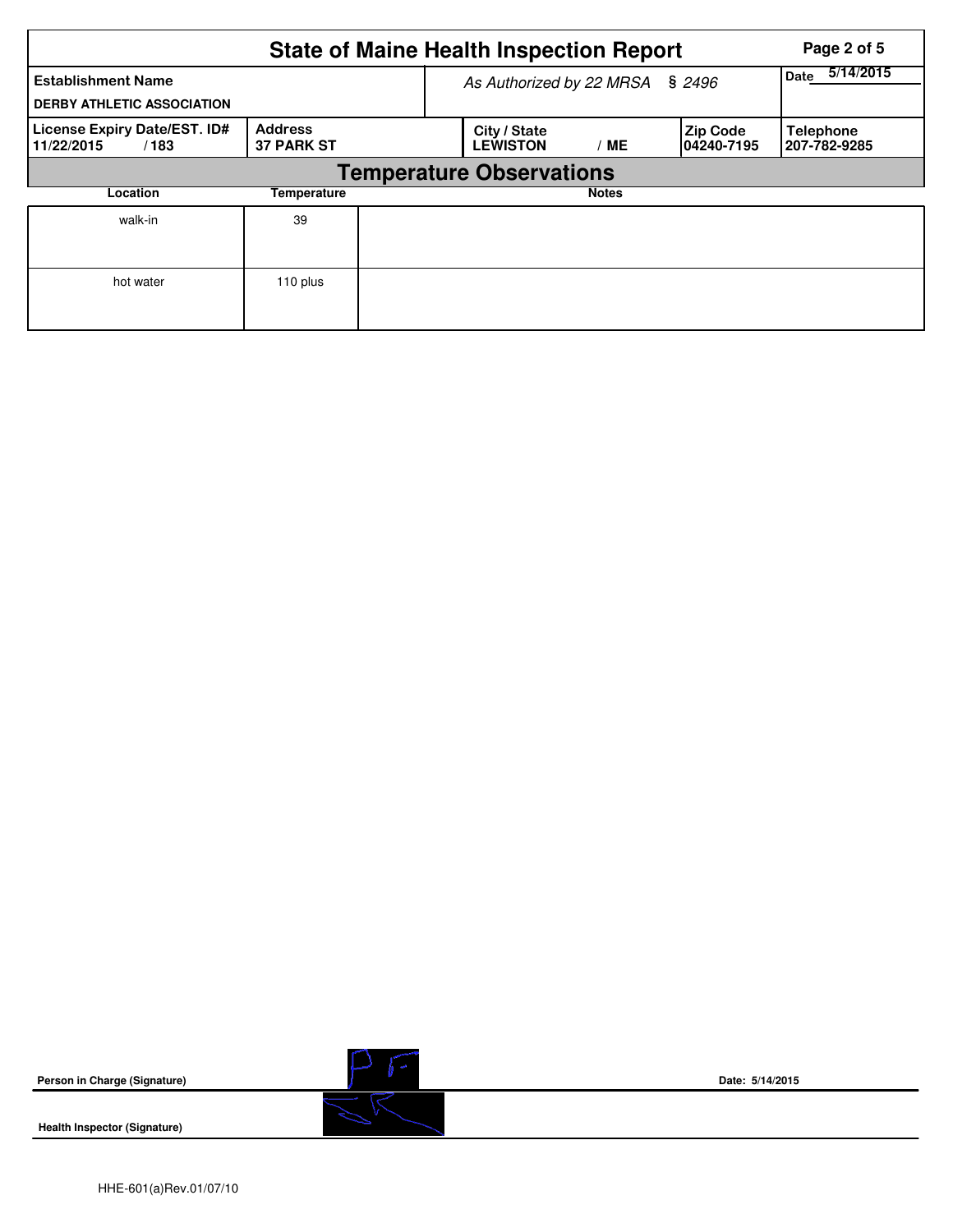|                                                                                                          |                                     | <b>State of Maine Health Inspection Report</b> |    |                               | Page 3 of 5              |
|----------------------------------------------------------------------------------------------------------|-------------------------------------|------------------------------------------------|----|-------------------------------|--------------------------|
| <b>Establishment Name</b>                                                                                |                                     |                                                |    |                               | 5/14/2015<br><b>Date</b> |
| <b>DERBY ATHLETIC ASSOCIATION</b>                                                                        |                                     |                                                |    |                               |                          |
| License Expiry Date/EST. ID#<br>11/22/2015<br>/183                                                       | <b>Address</b><br><b>37 PARK ST</b> | City / State<br><b>LEWISTON</b>                | МE | <b>Zip Code</b><br>04240-7195 |                          |
|                                                                                                          |                                     |                                                |    |                               |                          |
| Violations cited in this report must be corrected within the time frames below, or as stated in sections |                                     |                                                |    |                               |                          |
| 8: 5-202.12: N: Hand washing facility not properly equipped/installed with hot water of at least 100 F.  |                                     |                                                |    |                               |                          |
| INSPECTOR NOTES: repair sink base handsink in kitchen                                                    |                                     |                                                |    |                               |                          |
| 34: 4-302.12.(A): N: Inadequate number of food temperature measuring devices provided.                   |                                     |                                                |    |                               |                          |
| INSPECTOR NOTES: need thermometers all coolers                                                           |                                     |                                                |    |                               |                          |
|                                                                                                          |                                     |                                                |    |                               |                          |
| 45: 4-501.12: N: Cutting surfaces not easily cleanable.                                                  |                                     |                                                |    |                               |                          |
| INSPECTOR NOTES: discard cutting board worn corretced on site                                            |                                     |                                                |    |                               |                          |
| 53: 6-201.11: N: Floors, walls, and ceilings are not smooth and easily cleanable.                        |                                     |                                                |    |                               |                          |
| INSPECTOR NOTES: re-seal walk-in cooler floor                                                            |                                     |                                                |    |                               |                          |
| 53: 6-201.13.(A): N: Floor and wall junctures are not enclosed and sealed.                               |                                     |                                                |    |                               |                          |
| INSPECTOR NOTES: install cove base in kitchen bar area                                                   |                                     |                                                |    |                               |                          |
|                                                                                                          |                                     |                                                |    |                               |                          |
| 53: 6-501.12: N: The physical facilities are not clean.                                                  |                                     |                                                |    |                               |                          |
| <b>INSPECTOR NOTES: clean walls and floors kitchen</b>                                                   |                                     |                                                |    |                               |                          |
|                                                                                                          |                                     |                                                |    |                               |                          |
|                                                                                                          |                                     |                                                |    |                               |                          |
|                                                                                                          |                                     |                                                |    |                               |                          |
|                                                                                                          |                                     |                                                |    |                               |                          |
|                                                                                                          |                                     |                                                |    |                               |                          |
|                                                                                                          |                                     |                                                |    |                               |                          |
|                                                                                                          |                                     |                                                |    |                               |                          |

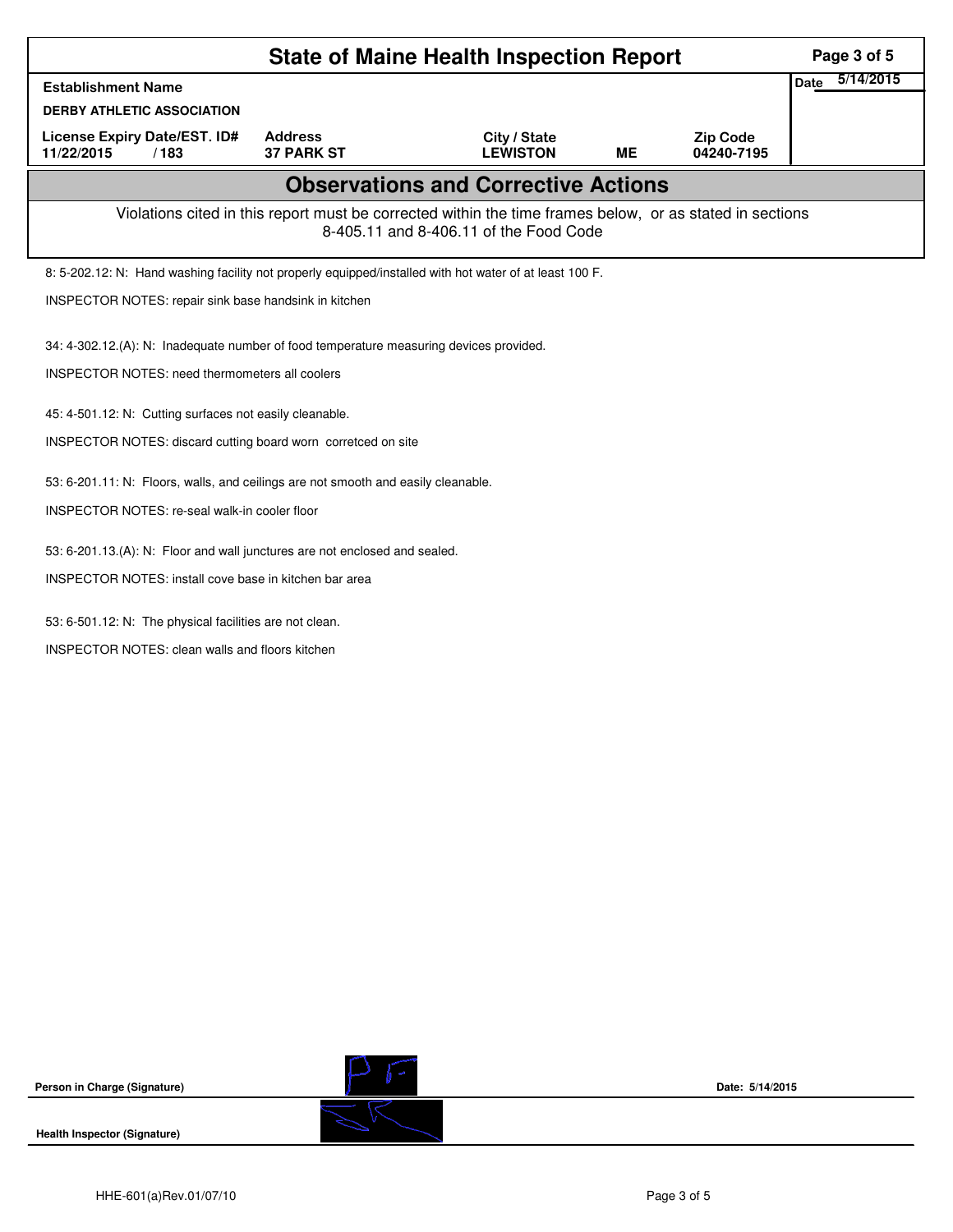|                                                    | Page 4 of 5                         |                                 |    |                               |  |  |  |  |
|----------------------------------------------------|-------------------------------------|---------------------------------|----|-------------------------------|--|--|--|--|
| <b>Establishment Name</b>                          | 5/14/2015<br>Date                   |                                 |    |                               |  |  |  |  |
| <b>DERBY ATHLETIC ASSOCIATION</b>                  |                                     |                                 |    |                               |  |  |  |  |
| License Expiry Date/EST. ID#<br>11/22/2015<br>/183 | <b>Address</b><br><b>37 PARK ST</b> | City / State<br><b>LEWISTON</b> | MЕ | <b>Zip Code</b><br>04240-7195 |  |  |  |  |
| <b>Inspection Notes</b>                            |                                     |                                 |    |                               |  |  |  |  |

## Certified Food Protection Manager

Unless directed otherwise, all Eating Establishments are required to submit a copy of their Certified Food Protection Manager (CFPM) certificate. A CFPM must be hired within 90 days of a new eating establishment opening or when a CFPM leaves employment. For a list of CFPM courses and trainers go to http://www.maine.gov/healthinspection/training.htm

Please provide a copy of this certification(s) to your inspector  $\lceil$  Susan Reny  $\rceil$  by emailing to

[ sreny@lewistonmaine.gov ] or faxing to 207-795-5071. A copy may also be sent to Carol Gott, Health Inspection Program, 286 Water St. 3rd Floor, Augusta, ME 04333 or carol.gott@maine.gov.

Please include the name of your establishment and the establishment ID# with your certification(s).

### 2013 Maine Food Code Adoption

The Maine Food Code was adopted in October of 2013. Please refer to our website for a copy,

http://www.maine.gov/healthinspection. Following are a few of the major changes:

" No Bare Hand Contact with Ready-To-Eat Food. Handlers are required to use gloves, utensils, deli papers, etc., to avoid bare hand contact with ready-to-eat food;

- Establishments must have clean-up procedures for employees to follow following vomiting and diarrheal events;
- Responsibilities of the person in charge for ill employees (exclusions and restrictions); and,
- Date marking of Ready-to-eat potentially hazardous foods.

# Violation Correction Timeframe

Critical violations should be corrected on site, but in any event, within 10 days. The licensee must contact the inspector when the critical violation has been addressed at 207-( 513-3125 Ext 3224 ) or email ( sreny@lewistonmaine.gov ). Non-critical violations must be corrected within 30 days. Failure to satisfactorily correct these violations before the follow-up inspection may result in enforcement proceedings by the Department to include fines and penalties, which are outlined in Sections 7, 8 and 9 of the Rules Relating to the Administration and Enforcement of Establishments Licensed by the Health Inspection Program available at http://www.maine.gov/healthinspection. License renewals can be denied if violations are not corrected within the noted timeframes.

### C= Critical violation and NC= Non-critical violation

"Critical violation" means a provision of the Food Code that, if in non-compliance, is more likely than other violations to contribute to food contamination, illness or environmental health hazard.

#### Additional Inspection Fee

License fees provide for two inspections per year. When additional inspections are required, the Department may charge an additional \$100 fee to cover the costs of each additional inspection or visit.

#### Document Retention/Posting

Pursuant to the Maine Food Code, the establishment's current license must be displayed. In addition, a sign or placard must be posted in a conspicuous area notifying consumers that a copy of the most recent inspection report is available upon request. CFPM certificates must be posted in a conspicuous area and must be available to the Department upon request.

Kathleen libby is a CFPM 10407247 exp 9/30/2018 BOWLER GAME-3 POOL-JUKE BOX-SHUFFLE Copy of FDA personal hygiene employee health awareness booklet-no bare hand contact-daye marking-bodily fluid clean-up

| Person in Charge (Signature)        | Date: 5/14/2015 |  |
|-------------------------------------|-----------------|--|
| <b>Health Inspector (Signature)</b> |                 |  |